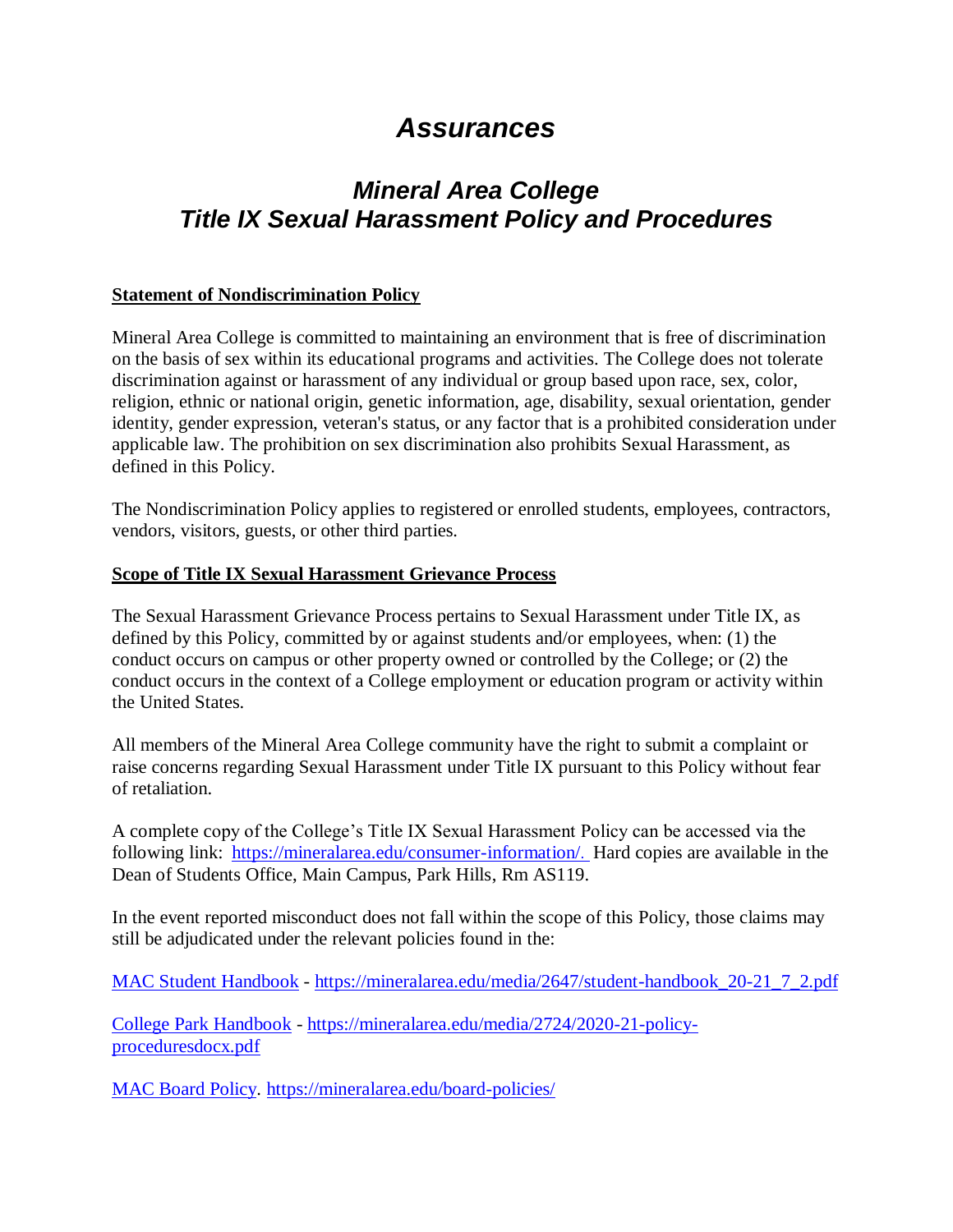Complaints against students will be handled through student conduct policies, and complaints against employees will be handled under the applicable employment policies.

# **Definitions**

*Sexual Harassment* – Sexual Harassment is conduct based on sex that may be one or more of following:

- 1) Employee conditioning provision of an aid, benefit, or service on an individual's participation in unwelcome sexual conduct (*i.e.,* a *quid pro quo*), or
- 2) Unwelcome conduct determined by a reasonable person to be so severe, pervasive, and objectively offensive that it effectively denies a person equal access to the College's education program or activity; or
- 3) Sexual assault, stalking, dating/domestic violence, as defined herein.
	- *Sexual Assault* –Any sexual act directed against another person, without the consent of the victim, including instances where the victim is incapable of giving consent.
		- o Sexual Assault includes, but is not limited to, the following acts when they occur without consent of the victim:
			- Any penetration, however slight, of the genitals or any of one person with the genitals of another person,
			- Any act involving the genitals of one person and the hand, mouth, tongue, or anus of another person,
			- Any sexual act involving penetration, however slight, of the genitals or anus of one person by a finger, instrument, or object,
			- Touching of another person's genitals or breasts under or over the clothing,
			- Touching of one person with the genitals of another person under or over the clothing.
	- *Domestic Violence* Domestic violence includes felony or misdemeanor crimes of violence committed by a current or former spouse or intimate partner of the victim, by a person with whom the victim shares a child in common, by a person who is cohabitating with or has cohabitated with the victim as a spouse or intimate partner, by a person similarly situated to a spouse of the victim under the domestic or family violence laws of the jurisdiction receiving grant monies, or by any other person against an adult or youth victim who is protected from that person's acts under the domestic or family violence laws of the jurisdiction.
	- *Stalking* Stalking occurs when a person engages in a course of conduct directed at a specific person under circumstances that would cause a reasonable person to fear bodily injury or to experience substantial emotional distress. A course of conduct is two or more incidents. Stalking includes "cyber-stalking," a particular form of stalking in which a person uses electronic media.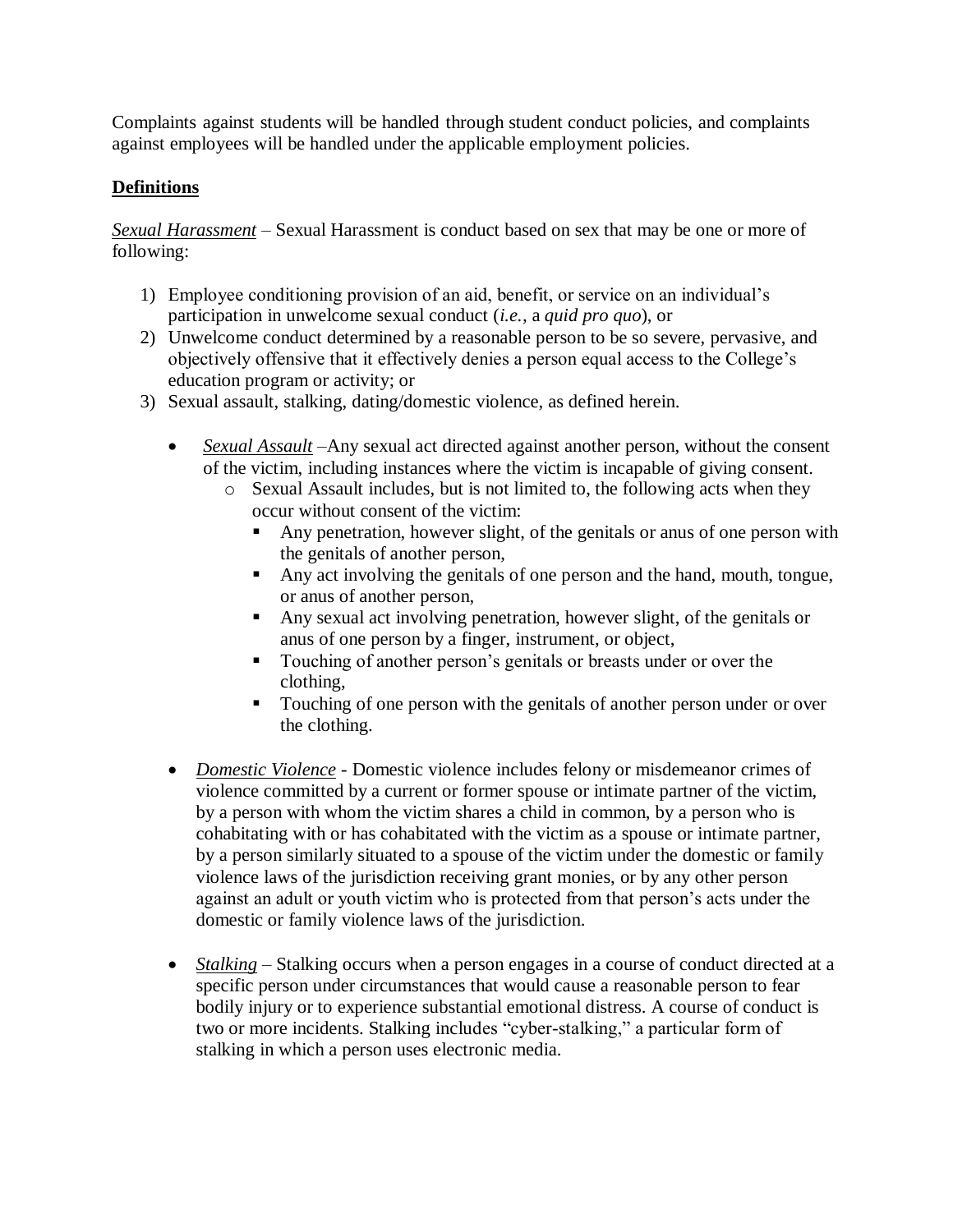• *Dating Violence* – Violence by a person who has been in a romantic or intimate relationship with the individual to whom the violence is directed. Whether there was such a relationship will be gauged by its length, type, and frequency of interaction.

*Complainant* – A Complainant is any individual who is alleged to be the victim of conduct that could constitute sexual harassment under this Policy, in connection with his or her participation in or attempt to participate in an educational program or activity of the College. A Complainant may be a student, an employee, or a third party.

*Respondent* – A Respondent is an individual who is purported to be the perpetrator of conduct that could constitute sexual harassment. A Respondent need not be affiliated with the College in any respect.

*Consent* – Consent is defined as words or actions that show a knowing and voluntary agreement to willingly engage in agreed-upon sexual activity. Consent cannot be gained by force, requires communication between all involved individuals, and must be obtained one step at a time, e.g., consent for oral sex does not constitute consent for intercourse. Silence, non-communication, passivity, or lack of resistance should not be interpreted as an indication of consent. Previous consent does not imply consent to any future form of sexual activity. Consent can be rescinded at any time. Consent is not valid if: (a) it is given by a person who lacks the mental capacity to authorize the conduct and such mental incapacity is manifest or known to the actor; or (b) it is given by a person who by reason of youth, mental disease or defect, intoxication, a drug-induced state, or any other reason is manifestly unable or known by the actor to be unable to make a reasonable judgment as to the nature or harmfulness of the conduct; or (c) it is induced by force, duress, or deception. Note: Use of alcohol and/or drugs by either party is not an excuse for violation of this policy. An intoxicated or incapacitated person cannot provide informed consent to sexual activity. Evidence of incapacitation may include, but is not limited to, unconsciousness, slurred speech, blacking out, and unusual behavior.

## **Title IX Coordinator**

The Title IX Coordinator is charged with monitoring the College's compliance with Title IX, ensuring appropriate education and training, coordinating investigations, responses, and resolution of all reports pursuant to this Policy. In his or her discretion, the Title IX Coordinator may also designate Deputy Title IX Coordinators to assist in the discharge of these duties.

Any questions or concerns regarding the College's application of this Policy may be addressed to the Title IX Coordinator.

The Title IX Coordinator may be reached in person during regular office hours, or by telephone, written correspondence, email, or other electronic communication at any other time.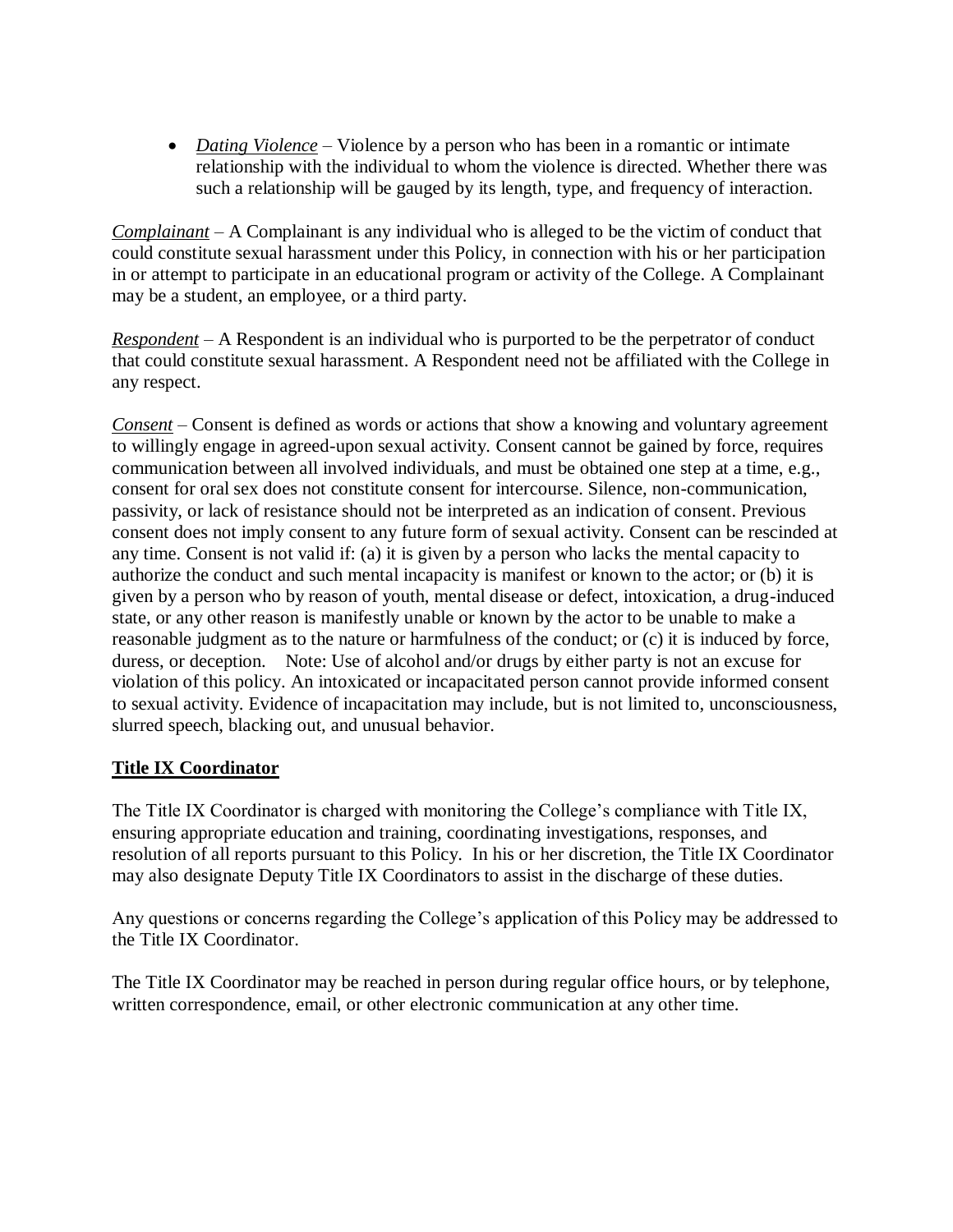**Julie Sheets Title IX Coordinator** Dean of Students 5270 Flat River Road Arts and Sciences Building, Office AS119 Park Hills, MO 63601 573-518-2262 [jsheets@mineralarea.edu](mailto:jsheets@mineralarea.edu)

**Kathryn Neff Deputy Title IX Coordinator** Director of Human Resources 5270 Flat River Road Fine Arts Building, Office FA104 Park Hills, MO 63601 573-518-2378 [kneff@mineralarea.edu](mailto:kneff@mineralarea.edu)

## **How to Report Potential Violations of This Policy**

#### Reporting Options

*Report to the Title IX Coordinator or Designated Responsible Employee*

Individuals who believe they have been subjected to, or are aware that another individual has been subjected to, Sexual Harassment in connection with a College education program or activity, and who wish to report a potential violation of this Policy should notify any of the following College contacts:

*For complaints against students:* **Title IX Coordinator** Dean of Students Julie Sheets 5270 Flat River Road Arts and Sciences Building, Office AS119 573-518-2262 [jsheets@mineralarea.edu](mailto:jsheets@mineralarea.edu)

*For complaints against employees:*

**Deputy Title IX Coordinator** Director of Human Resources Kathryn Neff 5270 Flat River Road Fine Arts Building, Office FA104 Park Hills, MO 63601 573-518-2378 [kneff@mineralarea.edu](mailto:kneff@mineralarea.edu)

Reports can be made through email, phone, in person, by mail, or the online reporting tool, [https://my.mineralarea.edu/ICS/Safety/Title\\_IX\\_Sexual\\_Harassment\\_Form.jnz.](https://my.mineralarea.edu/ICS/Safety/Title_IX_Sexual_Harassment_Form.jnz.)

Upon receipt of any report of Sexual Harassment, the Title IX Coordinator will promptly contact the Complainant to discuss the availability of supportive measures and explain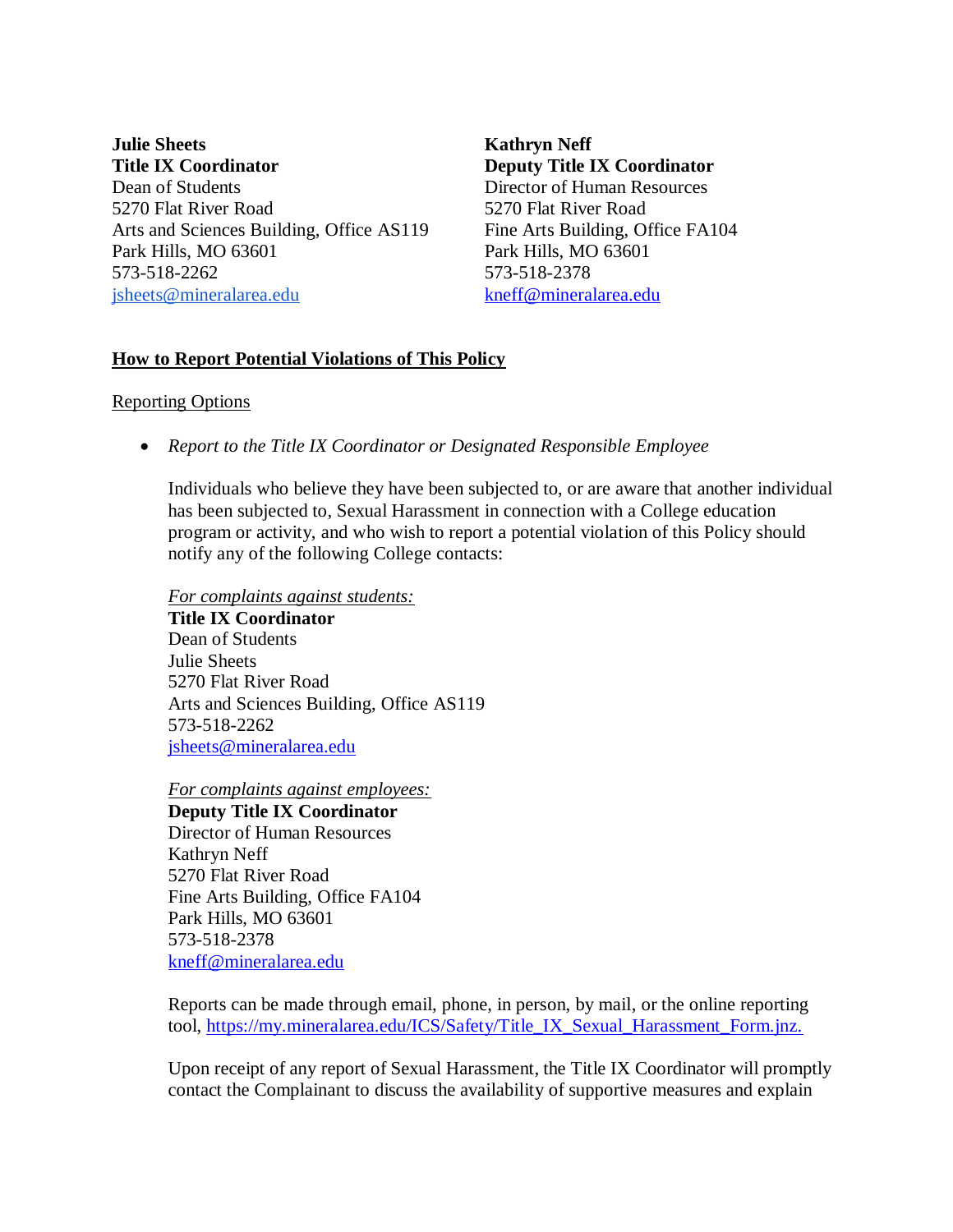the process for filing a formal complaint. Reporting Sexual Harassment to the Title IX Coordinator does not automatically start the grievance process – the Title IX Coordinator will explain to the Complainant how to start the grievance process by filing a Formal Complaint. An individual can make a report of Sexual Harassment in order to obtain supporting measures and resources – an individual making a report of Sexual Harassment is not required to file a Formal Complaint.

#### *Confidential Reporting*

Although the College encourages students and employees to bring reports of Sexual Harassment to the attention of the College for further investigation pursuant to this Policy, individuals who wish to maintain confidentiality may contact the following resources:

Mineral Area College Counseling Mark Easter 5270 Flat River Road Student Services Office Park Hills, MO 63601 [mceaster@mineralarea.edu](mailto:mceaster@mineralarea.edu) 573-518-2211

Unlike reports of Sexual Harassment made to other College officials (which must be reported to the Title IX Coordinator), absent the student's consent and/or situations where they perceive a serious risk or threat of injury to any person or property, reports to or conversations with the confidential reporters listed above will not be reported to the Title IX Coordinator or other College officials for further investigation pursuant to this Policy.

Students and employees can also report crimes confidentially and/or may speak confidentially with the following:

- Off-campus rape crisis counselors
- Off-campus members of the clergy and chaplains

Some helpful off-campus resources include:

Medical Resource - Parkland Hospital SEMO Family Violence Council - 800-663-9929 Sexual Assault Hotline 800-656-4673 BHR Behavioral Health Crisis Hotline 800-811-4760 National Suicide Prevention Hotline 800-273-TALK (8255) Sexual Assault Victims (Local Support Group) - 573-358-3913 A Friend's Place (Domestic Violence Local Support Group) - 800-663-9929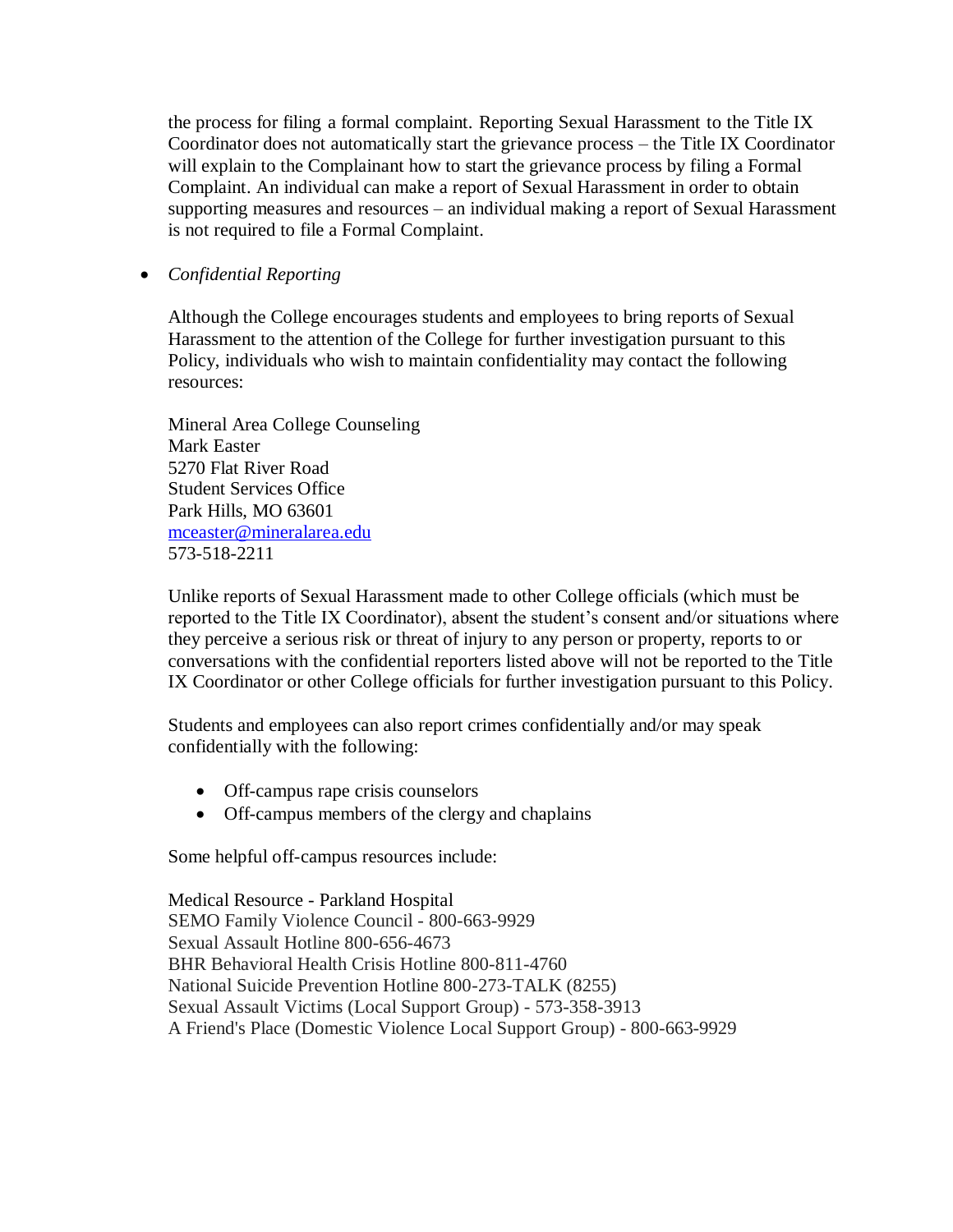The College will keep confidential the identity of Complainants, Respondents, and witnesses involved in Title IX hearings, except when disclosure is required by law or as necessary to carry out the purposes of this Policy.

#### *Other Reporting Options and Resources*

There are times when the College may need to report an incident reported pursuant to this policy to local law enforcement. These circumstances may include, but are not limited to, incidents that potentially impact the health and safety of the Complainant and/or the College community. Complainants also may decide to notify local, state, or federal law enforcement directly themselves or may request that the College assist with off-campus reporting. The College will not wait for conclusion of a criminal investigation or proceeding to resolve complaints or begin the investigation and adjudication process described in this policy. The College will, however, comply with valid requests by law enforcement for cooperation in a criminal investigation. This may result in temporary delays of the College's investigation and adjudication process while law enforcement evidence is gathered, but the College will resume the investigation and adjudication process described in this policy when law enforcement has finished its evidence gathering. Any delays in the investigation and adjudication process described in this policy will not impact any accommodations and/or supportive measures the College has provided to promote the safety and well-being of the Complainant or the community.

Mineral Area College Campus Police 5270 Flat River Road Technology Building, Office T10 Park Hills, MO 63601 573- 631-2831

Local 911 Center Emergency – Call 911 Non-emergency 573-431-3131

*Amnesty*

The College recognizes that students who have been drinking and/or using drugs (whether such use is voluntary or involuntary) at the time an incident of sexual violence occurs may be hesitant to report such incidents due to fear of potential consequences for their own conduct. The College strongly encourages students to report incidents of sexual violence to campus officials. A bystander or Complainant reporting in good faith or a victim reporting sexual violence to College officials or law enforcement will not be subject to disciplinary procedures for violations of the College's Alcohol and Drug Policies occurring at or near the time of the sexual violence. The College may initiate an assessment or educational discussion, or pursue other non-disciplinary options regarding alcohol and/or other substance abuse, in an effort to support the future health and wellbeing of its students.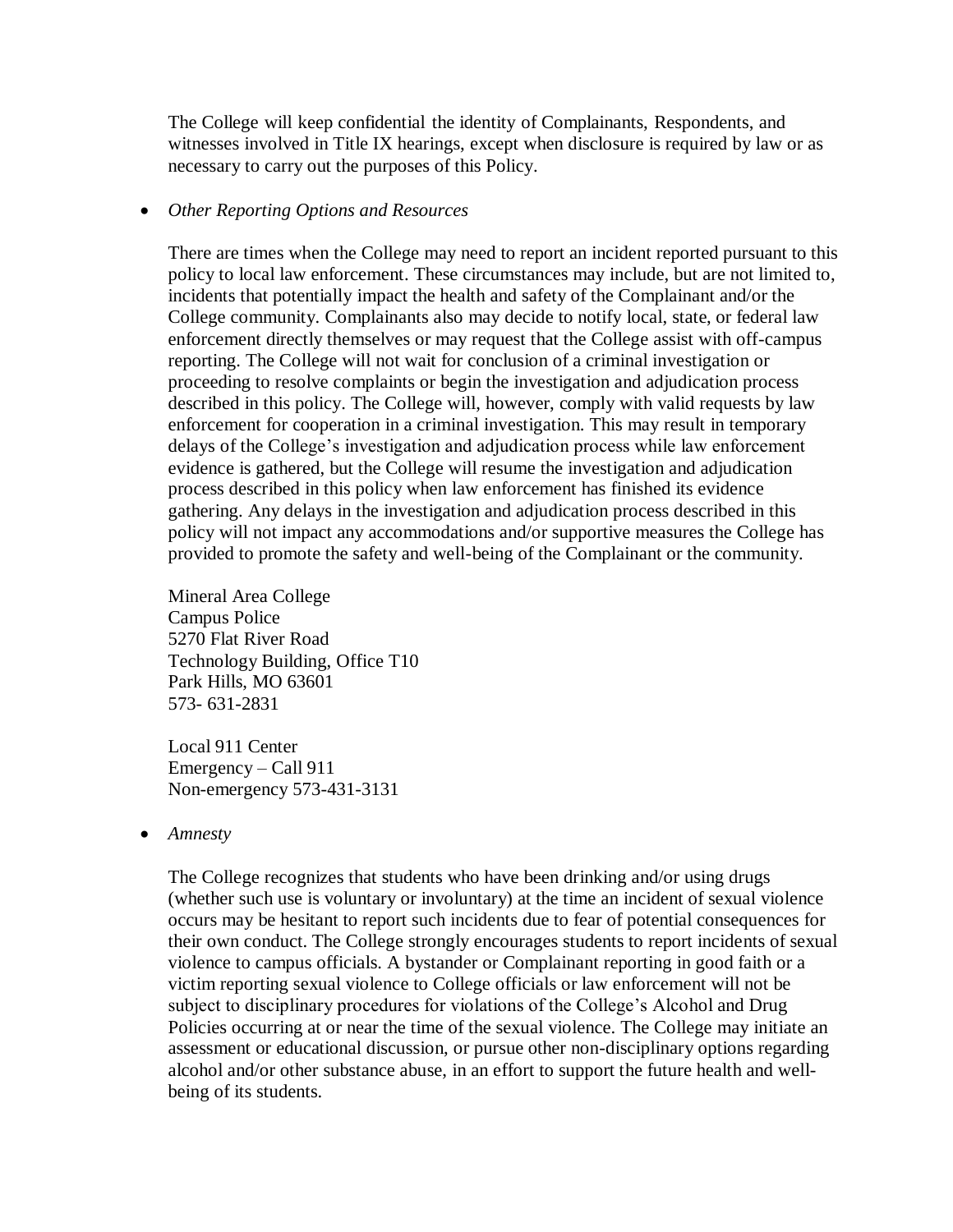#### Offer and Provision of Supportive Measures

Upon receipt of a report, the Title IX Coordinator will promptly and confidentially reach out to the Complainant to discuss the availability of a variety of supportive measures. Supportive measures should also be offered to the Respondent as necessary and appropriate.

Supportive measures are designed to restore or preserve equal access to the College's education programs and activities, protect the safety of all parties and the educational environment, or deter Sexual Harassment. These supportive measures should be nondisciplinary, non-punitive, individualized, and provided free of charge. They must be offered regardless of whether a Formal Complaint is filed, and must be kept confidential to the extent that such confidentiality would not interfere with providing the supportive measures.

Examples of supportive measures include, but are not limited to:

- Counseling
- Extensions of deadlines or other course-related adjustments
- Modifications of work or class schedules
- Campus escort services
- Mutual restrictions on contact between the parties
- Changes in work or housing locations
- Leaves of absence
- Increased security and monitoring of certain areas of the campus

## Emergency Removal and Administrative Leave

The College reserves the right to remove a student Respondent from its educational program or activity on an emergency basis. Such a removal may only occur if, after an individualized safety and risk analysis, the College determines an immediate threat to the physical health or safety of any student or other individual arising from the allegations of Sexual Harassment justifies removal. In the event a decision is made to remove a Respondent, he or she will be provided with notice by the Title IX Coordinator, and given the opportunity to challenge that decision immediately following the removal by submitting a request in writing to the Title IX Coordinator.

Likewise, a non-student employee Respondent may be placed on administrative leave during the pendency of the grievance process described in this Policy.

## **Filing a Formal Complaint of Sexual Harassment**

In the event that a Complainant wishes for the College to proceed with an investigation and hearing into the allegations of Sexual Harassment pursuant to the grievance process procedures in this Policy, he or she must file a Formal Complaint. A Formal Complaint is a document alleging Sexual Harassment against a Respondent and requesting that the College investigate the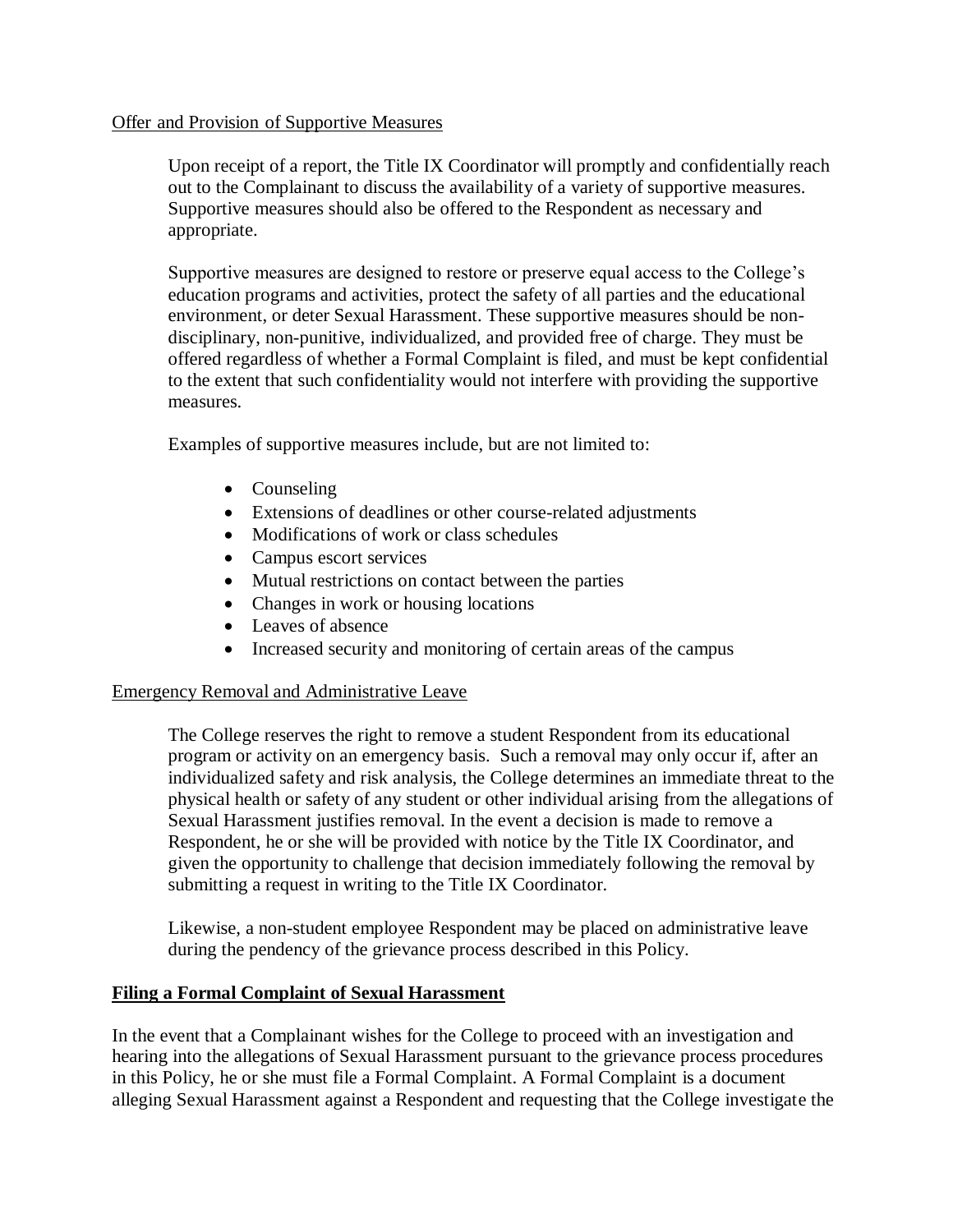allegation of Sexual Harassment. The Complainant must be participating in or attempting to access a College education program or activity at the time the Formal Complaint is submitted.

A Formal Complaint must be in written form, but it may be submitted in person, by mail, or by email. It must be signed by the Complainant but the required signature may be physical or digital.

A Title IX Coordinator may also initiate a Formal Complaint by signing it. The Title IX Coordinator may consider the specific facts and circumstances and whether there is a pattern of misconduct involving a particular Respondent. A Title IX Coordinator may only sign a Formal Complaint after he or she has contacted the Complainant and discussed supportive measures and the Formal Complaint process with the Complainant. The Title IX Coordinator must consider the Complainant's wishes for how the College responds to the report of Sexual Harassment. The Title IX Coordinator should balance campus safety concerns with respect for survivor autonomy.

The Title IX Coordinator may consolidate Formal Complaints where the allegations of Sexual Harassment arise out of the same facts or circumstances. Where a Formal Complaint includes more than one Complainant or more than one Respondent, any references in this policy to a single Complainant and/or Respondent will also refer to multiple Complainants and/or Respondents.

## **Dismissal of Formal Complaints**

Upon receipt of a Formal Complaint, the Title IX Coordinator will review the allegations set forth therein and determine whether the Complaint may proceed. Although the allegations may still be investigated and resolved pursuant to another College policy (as noted above), Formal Complaints of Sexual Harassment brought pursuant to this policy *must* be dismissed if:

- 1. The conduct alleged would not constitute Sexual Harassment as defined in this Policy;
- 2. The conduct did not occur in connection with a College education program or activity;
- 3. The conduct did not occur against a person in the United States.

Furthermore, the Title IX Coordinator may, in his or her discretion, determine that even though it meets the basic threshold requirements to proceed, a particular Formal Complaint should be dismissed. Specifically, a Formal Complaint *may* be dismissed if:

- 1. Complainant notified Title IX Coordinator in writing that they would like to withdraw the formal complaint or any allegations within;
- 2. Respondent is no longer enrolled or employed by the College;
- 3. Specific circumstances prevent the College from gathering evidence to reach a determination.

After an initial review of the Formal Complaint, the Title IX Coordinator will continue to monitor the investigation and evaluate the Formal Complaint to determine if the above criteria for dismissal apply.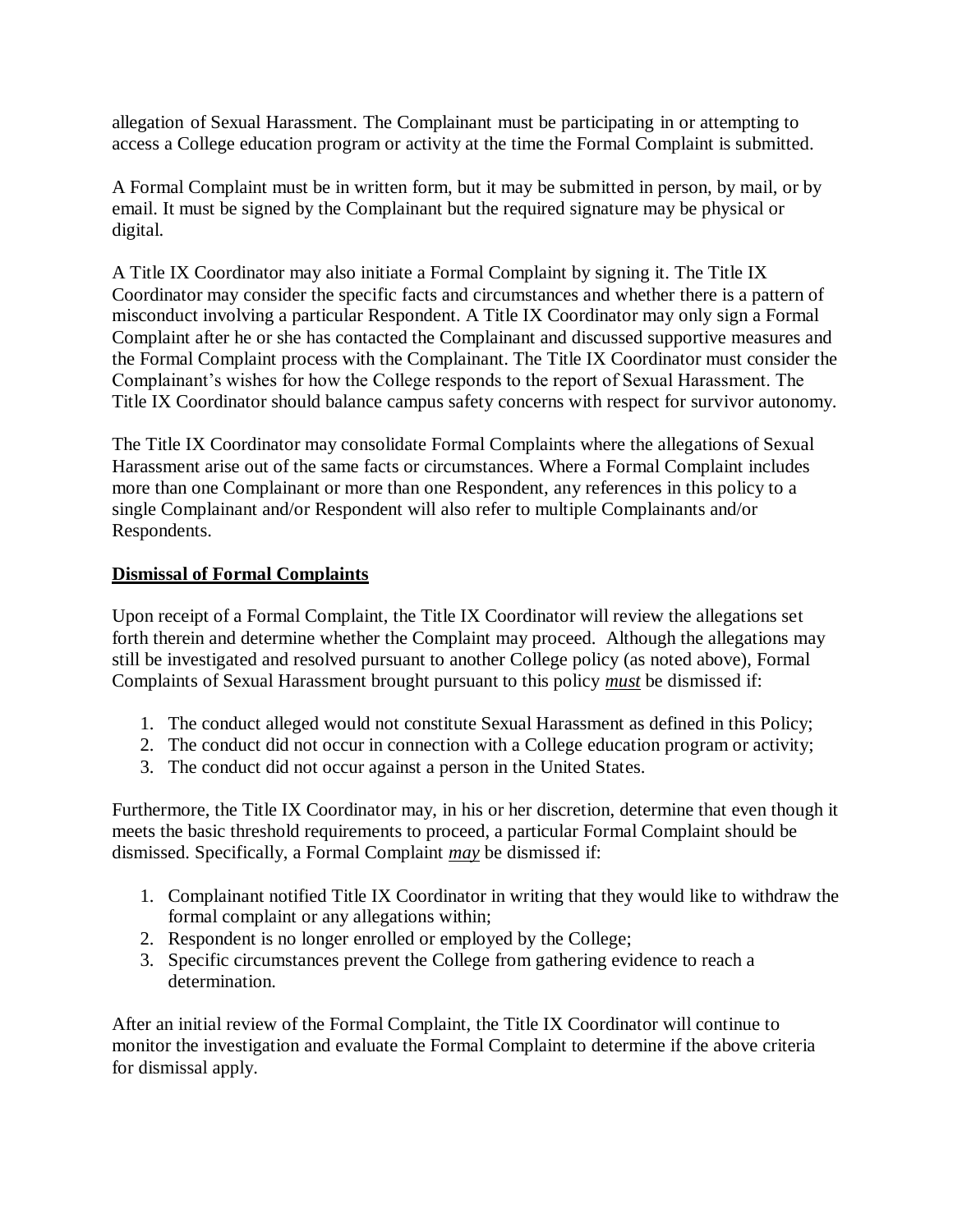Following any dismissal of a Formal Complaint, the Title IX Coordinator will simultaneously send a written notice to the parties of the dismissal and the reasons for the dismissal.

To the extent the behavior alleged in the Formal Complaint could constitute a violation of another College policy, it may be pursued under that policy. The Title IX Coordinator has the discretion to refer the allegations to the appropriate College official.

## **Prohibition of Retaliation**

There will be no retaliation against or adverse treatment of any individual who in good faith reports an incident under any part of this Policy or against any individual who participated in the investigation or adjudication process related to this Policy. Retaliation includes, but is not limited to, pressuring the person to drop or not support the complaint or to provide false information; engaging in conduct that may reasonably be perceived to adversely affect an individual's educational, living, or work environment; and/or threatening, intimidating, or coercing the individual or otherwise discriminating against any individual using their rights or responsibilities under this Policy. Reports of retaliation should be reported immediately to the Title IX Coordinator. Any reports or complaints of retaliation will be investigated and appropriate action will be taken.

#### **Sexual Harassment Grievance Process Procedures**

## **General Provisions**

If any party believes that the Title IX Coordinator has a conflict of interest or bias for or against the individual parties and/or for or against complainants or respondents generally, that party should report their concern to the President within five (5) business days of filing a Formal Complaint. If the President finds that a conflict of interest or bias exists, he/she will designate another individual to serve as Title IX Coordinator for the purposes of the specific grievance process involving the parties.

The Respondent will be presumed not responsible for the policy violation that is alleged in the Formal Complaint unless and until the Respondent is found responsible by the hearing decision maker at the conclusion of the grievance process.

The grievance process generally will be completed within ninety (90) days. However, extensions to this time frame may be granted at the request of either party, or at the discretion of the Title IX Coordinator when good cause exists for the delay. Good cause may include considerations such as the absence of a party, a party's advisor, or a witness; concurrent law enforcement activity, or the need for language assistance or accommodation of disabilities. The Title IX Coordinator will notify all parties in writing of the delay, the length of the extension granted and the reason for the extension.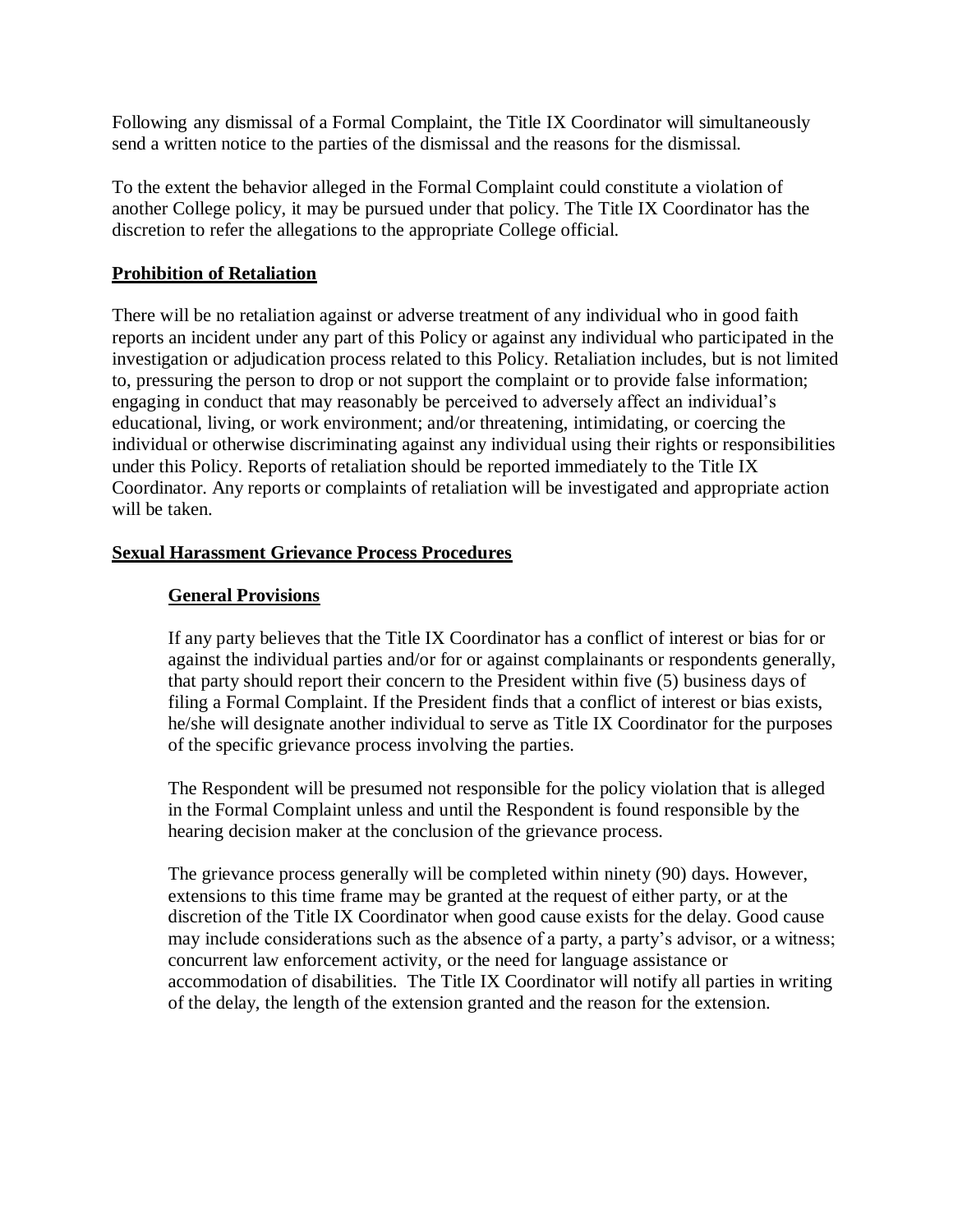## **Notice**

Within five (5) business days of the receipt of a Formal Complaint, the Title IX Coordinator or designee will issue a written notice to the parties. The written notice should include, if known, the identity of the parties, the conduct alleged to be Sexual Harassment, and the date(s) and location(s) of the incident(s). The notice will also include a statement that the Respondent is presumed to be not responsible for any policy violations. The notice must also inform the parties that they have the right to an advisor of their choice during the grievance process, that they may inspect and review evidence gathered during the investigation, and that the student Code of Conduct prohibits making false statements or submitting false information during the grievance procedure.

If during the course of the investigation, additional allegations are going to be investigated that were not included in the original notice, the Title IX Coordinator or designee will issue a supplemental written notice to the parties.

Parties will also be provided with notice of all meetings, interviews, or hearings at least three (3) business days in advance. Such notice will include the date, time, location, participants, and purpose of the meeting, interview, or hearing.

## **Advisors**

Each party has the right to select an advisor of their choice, and for that advisor to accompany the party to any part of the grievance process, including all meetings, interviews, and/or hearings at least five (5) business days in advance. An advisor may be a friend, family member, faculty member, mentor, attorney, or any other person of the party's choice who is available and agrees to serve as advisor.

It is the goal of the College to provide trained advisors to parties for the grievance process. A party may select an advisor from a list of individuals maintained by the Title IX Coordinator who have been trained and agreed to serve as advisors during the grievance process. A party's choice of advisor is not limited to those individuals on such a list. While a party may select any individual to serve as their advisor, only the individuals on the list maintained by the Title IX Coordinator will have received specialized training on the College's grievance process.

Parties must provide notice of who will serve as their advisor during any grievance hearings at least five (5) business days prior to the hearing. If a party does not have an advisor for a grievance hearing, an advisor will be selected by the Title IX Coordinator and will be provided for the purpose of cross examination during the hearing.

Advisors may offer advice to and confer with the party during any meeting, interview, and/or hearing, but generally may not speak on behalf of the party. The only time an advisor may speak on behalf of the party is to conduct cross examination questioning during a grievance hearing. Advisors are expected to comply with the Rules of Procedure and Decorum for hearings and remain respectful throughout the entire grievance process.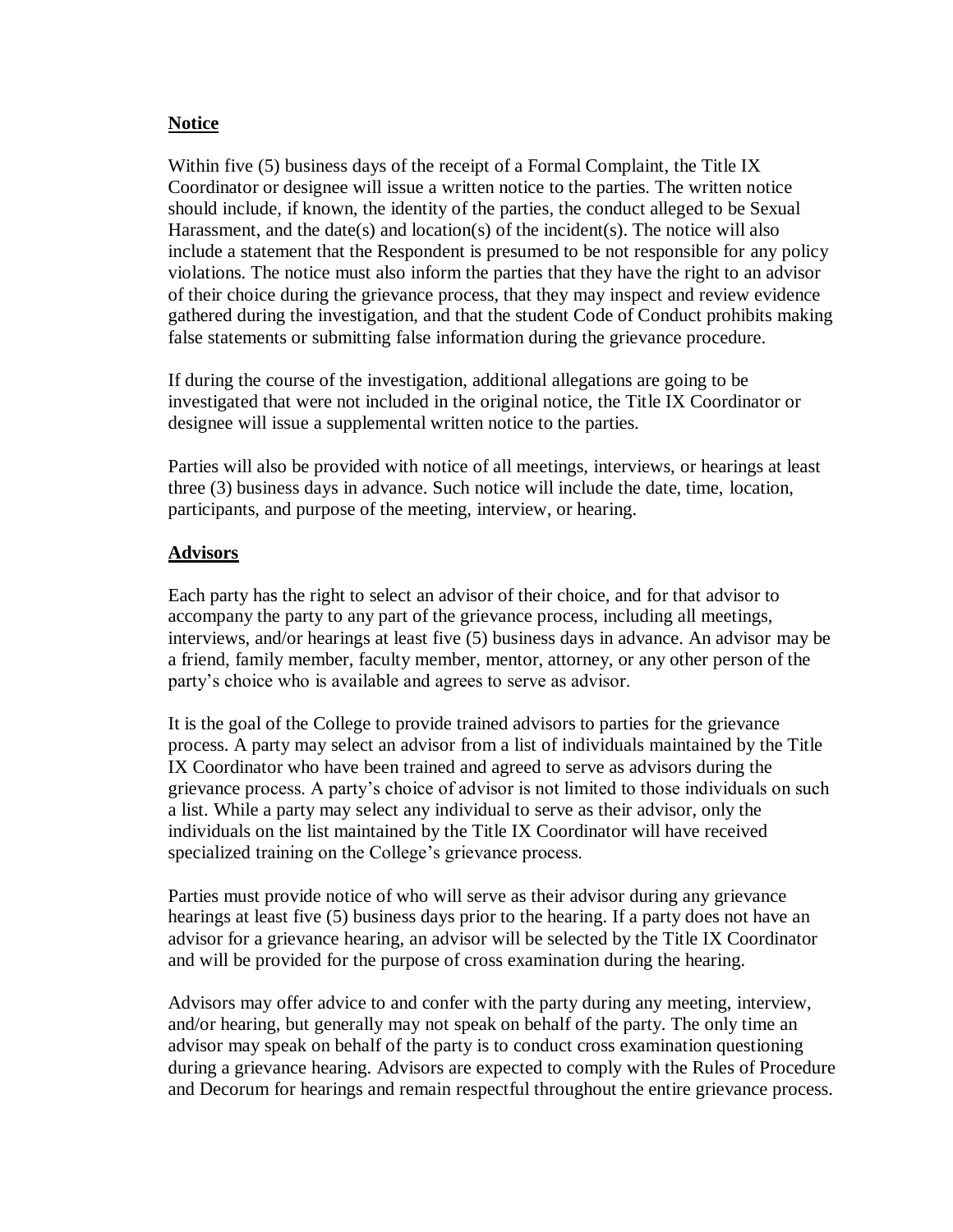Any advisor who fails to comply with these policies, the Rules of Procedure and Decorum for hearings, and/or who does not treat all others with respect throughout the grievance process may be warned by the Title IX Coordinator, Investigator, and/or hearing decision maker for his or her first infraction. An advisor may be asked to leave the grievance proceeding if after being warned he or she continues to violate these policies or the Rules of Procedure and Decorum for a hearing, and/or continues to not treat others with respect. If an advisor is asked to leave a meeting, interview, or hearing, the proceeding will end and be continued at another time when the party has an advisor. Whether an advisor who has been asked to leave a proceeding may serve as an advisor to the party at a later meeting, interview, or hearing will be a decision in the sole discretion of the Title IX Coordinator.

#### **Investigation**

The Title IX Coordinator or designee will designate an Investigator to conduct a fair, thorough investigation of the allegations in the Formal Complaint. The Investigator will have received training as outlined herein. The College may designate an outside investigator as Investigator.

The Investigator will provide written notice of any meetings or interviews to the parties and/or witnesses at least three (3) business days in advance of the meeting or interview. This notice will include the date, time, and location for the meeting, as well as who will be participating in the meeting and the purpose for the meeting.

The burden will be on the Investigator to fully and fairly investigate the allegations in the formal complaint. All parties will have an equal opportunity to present witnesses and evidence to the Investigator.

At the conclusion of the investigation, the Investigator will send a copy of the evidence that is directly related to the allegations in the Formal Complaint to the parties and their advisors for inspection and review. The parties will then have ten (10) business days in order to submit a written response to the evidence, if they choose to do so. The Investigator will consider any written response to the evidence before the completion of the investigative report. The Investigator will make all evidence that is directly related to the allegations available at the grievance hearing.

The Investigator will prepare an investigative report that fairly summarizes all the relevant evidence. The investigative report should include a description of all steps taken in the investigation as well as summaries of all interviews with parties and/or witnesses and all relevant evidence reviewed by the Investigator.

The Investigator will send a copy of the report to the parties and their advisors at least ten (10) business days prior to any hearing for the parties' review and written response.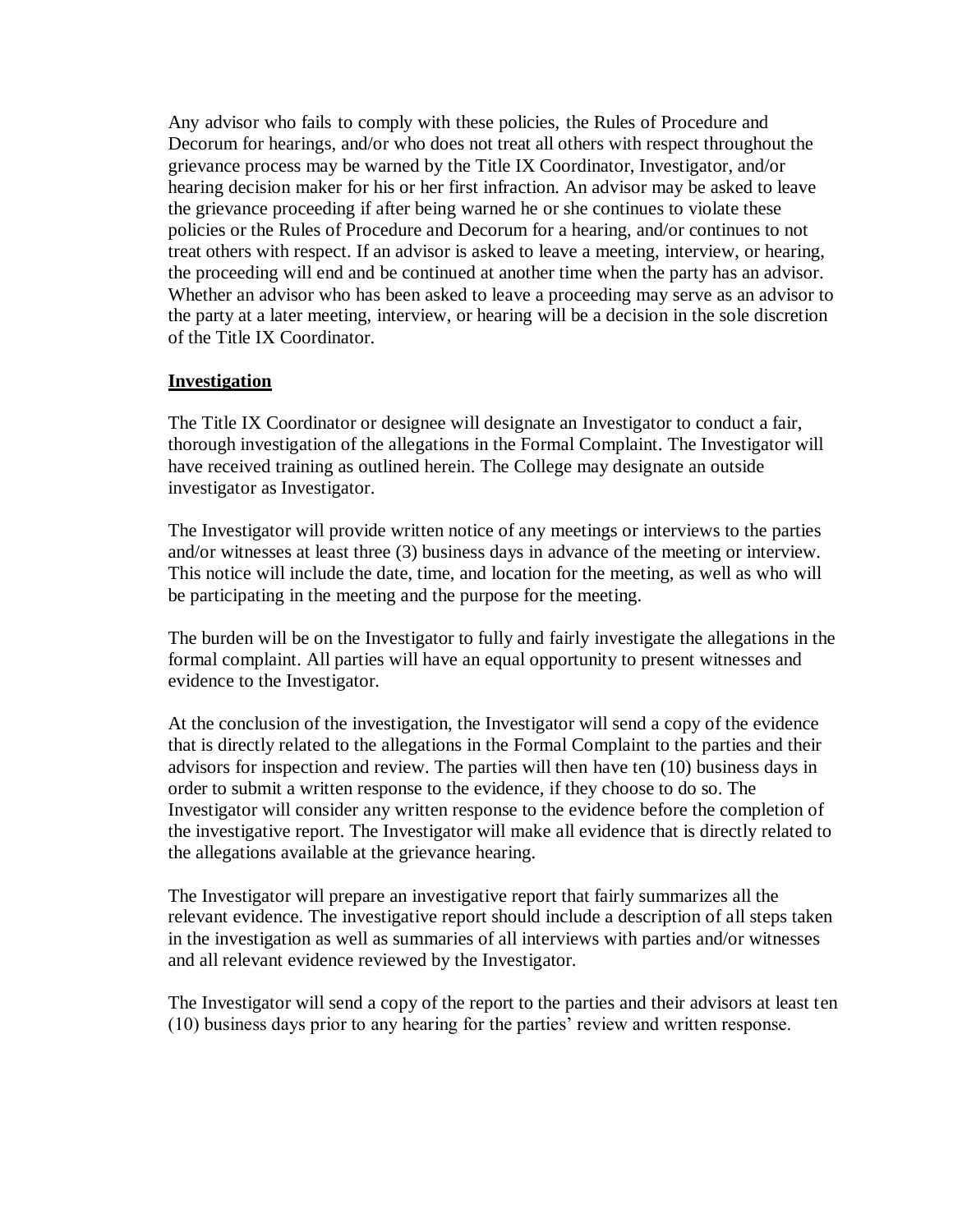### **Hearing**

After the conclusion of the investigation, a live hearing before a hearing decision maker will be held. The College may designate an outside decision maker to conduct the hearing and issue a final decision.

The hearing decision maker will issue notice of the hearing to the parties, including the date, time, and location of the hearing. This notice will be provided at least three (3) business days before the hearing. The hearing will be held pursuant to the Rules of Procedure and Decorum.

At the request of either party, the hearing will be held with the parties in separate rooms or locations, with the parties and hearing decision maker able to simultaneously see and hear each other through technology. Whether the hearing is conducted virtually or in person, it will be recorded.

The Investigator will make all evidence that is directly related to the allegations available at the grievance hearing. All parties may refer to such evidence and may use it in cross examination. The Investigator will provide a copy of the investigative report and all evidence that is relevant to the allegations in the formal complaint to the hearing decision maker. However, the hearing decision maker may not defer to the investigative report, and must objectively evaluate all relevant evidence and independently reach a determination regarding responsibility.

The Investigator, Complainant, and Respondent all have the ability to testify and call witnesses at the hearing, and to provide evidence to the decision maker. The decision maker will have the opportunity to ask questions of all parties and witnesses during the hearing. After the decision maker asks their questions, each party's advisor will have the opportunity to ask all relevant and follow up questions of the other party and all witnesses during cross examination. No party shall be questioned directly by the other party. Advisors must abide by the Rules of Procedure and Decorum in questioning parties and witnesses. Any advisor who does not abide by the Rules of Procedure and Decorum will be warned or dismissed from the hearing at the discretion of the decision maker.

The decision maker cannot draw an inference about the determination regarding responsibility based solely on a party's or witness's absence from the hearing or refusal to answer questions during the hearing, including cross examination.

The hearing decision maker will state whether each question is relevant before the question is answered by the party or witness to whom it is directed, and explain any decision to exclude a question as not relevant. Questions or evidence that are deemed irrelevant by the decision maker will be excluded from the hearing. Formal rules of evidence shall not apply.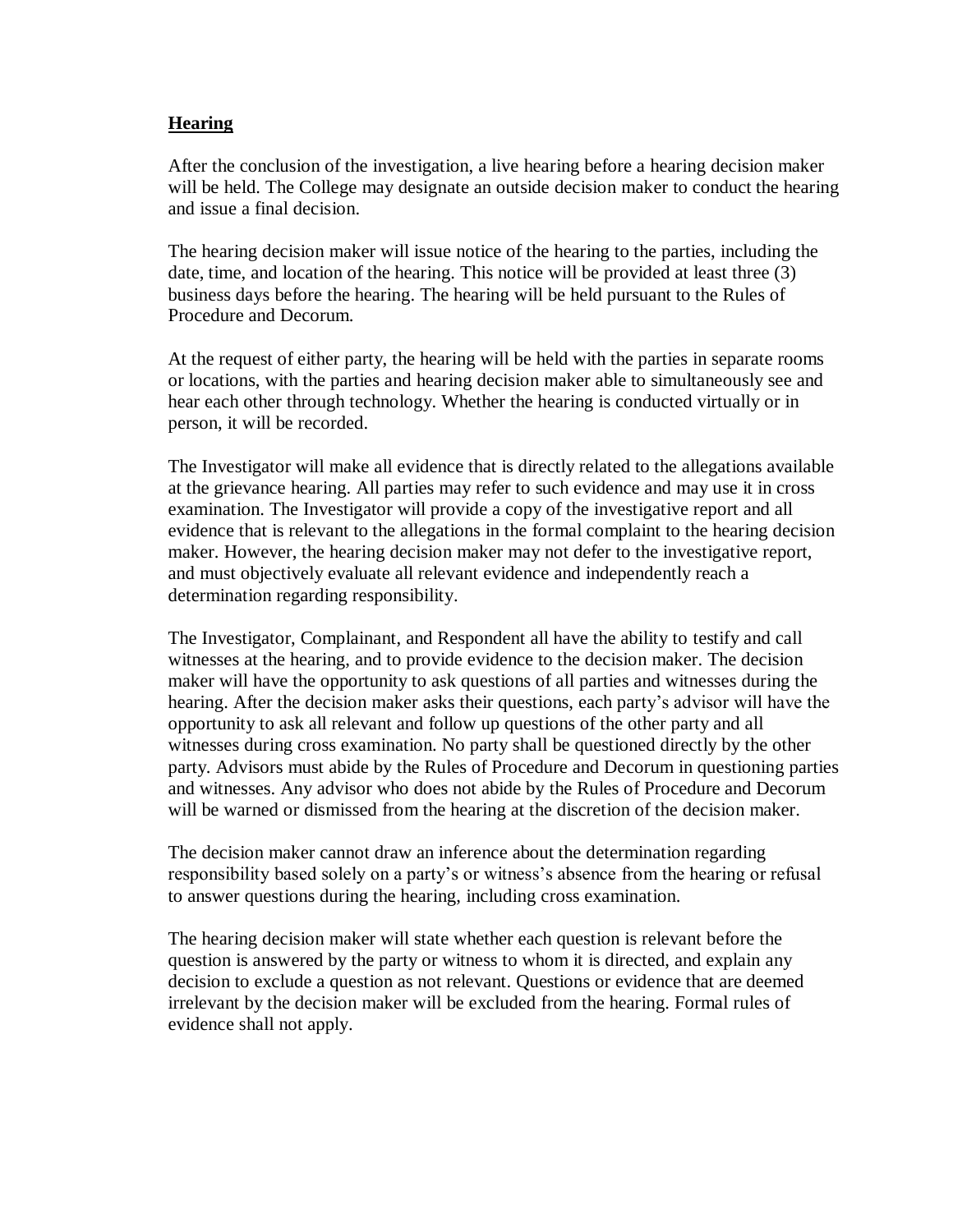The following types of evidence are not relevant for purposes of adjudicating a claim of Sexual Harassment under this Policy:

- Evidence that is not pertinent to proving whether a fact material to the allegation is more or less likely to be true;
- Information that is protected by privilege (e.g. attorney-client privilege);
- Any party's medical, psychiatric, psychological, or counseling records without that party's voluntary, written consent to provide such information;
- Any information about the Complainant's sexual predisposition or prior sexual behavior, unless it is offered to prove that someone other than the Respondent committed the behavior alleged in the formal complaint or offered to prove consent;

Questions that are duplicative or irrelevant may also be deemed irrelevant.

In addition, when reaching a determination, a hearing decision maker may not base that decision on any statement by a party or witness who is not subject to cross-examination during the course of the hearing.

## **Determination of Responsibility**

The hearing decision maker will issue a written determination whether the Respondent is responsible for the policy violations alleged in the Formal Complaint within five (5) business days of the conclusion of the hearing. The hearing decision maker must determine the weight of the evidence and credibility of the parties in reaching a determination.

The written determination shall include:

- An identification of the allegations in the Formal Complaint;
- A description of procedural steps taken from the receipt of the Formal Complaint through the determination, including any notices, interviews, investigations, and hearings;
- Findings of fact that support the determination,
- Conclusions regarding the application of the policy to the facts;
- A statement and rationale for the result for each allegation including the determination of responsibility, any sanctions that will be imposed on the Respondent, and whether any remedies designed to restore and preserve equal access to the College's educational program will be provided to the Complainant; and
- The procedures and acceptable bases for appeal of this determination.
- The standard of proof will be "preponderance of the evidence," which means whether the evidence shows it is more likely than not that a policy violation occurred.

The written determination will be provided simultaneously to all parties. It will become final and any sanctions will take effect after the resolution of any appeal, or if no appeal is filed, within 48 hours after the issuance of the written determination.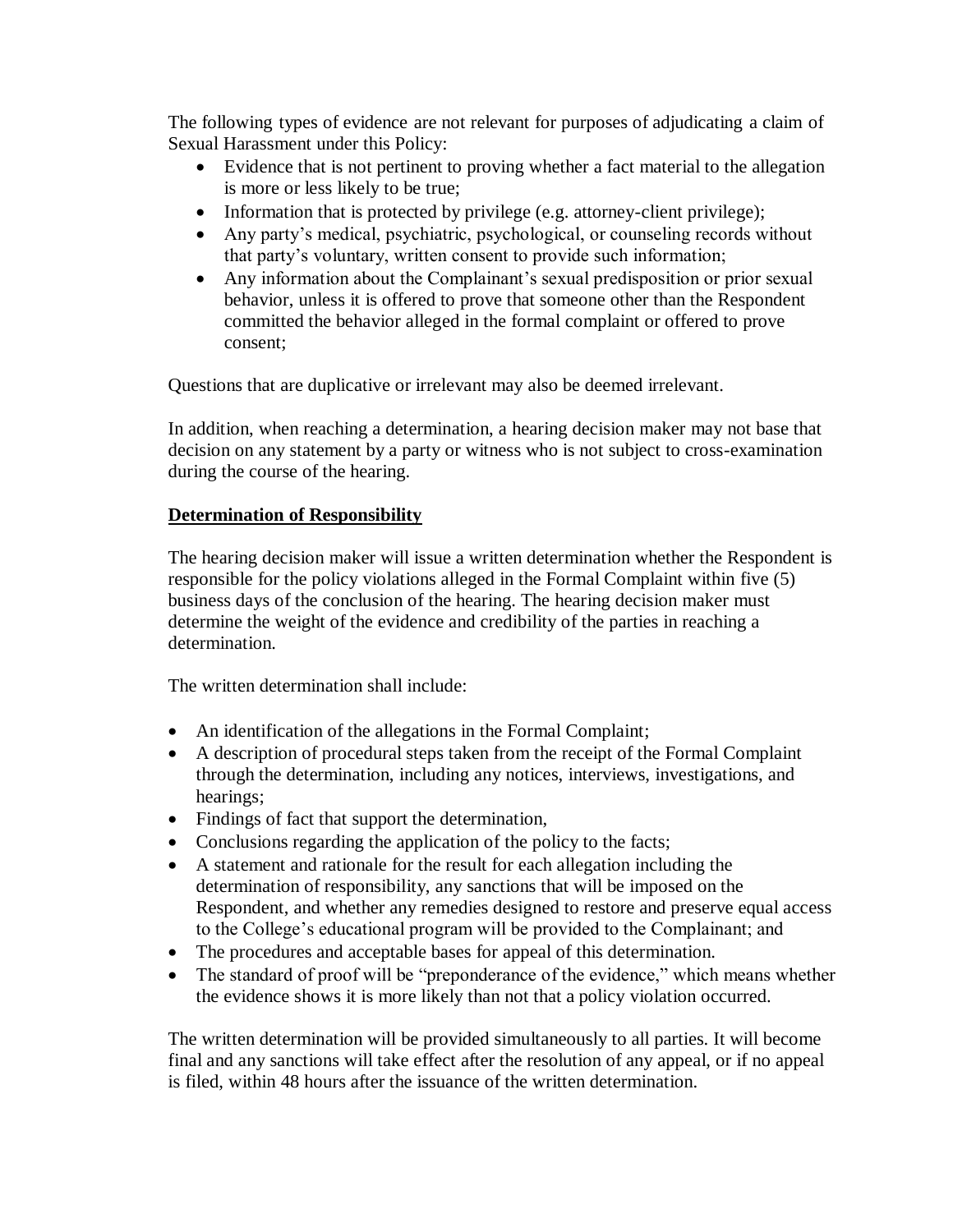## **Sanctions and Remedies**

If the Respondent is found responsible for any violations of policy, then the hearing decision maker will determine what disciplinary sanctions will be imposed on the Respondent and what remedies designed to restore and preserve equal access to the College's educational programs will be offered to the Complainant.

The possible sanctions that can be imposed on a Respondent found responsible include:

- Probation
- Written Warning
- Behavioral Agreement
- Loss of Privilege
- Restitution and/or Fines
- Restriction from Employment at the College
- Completion of Training or Educational Programming
- Assignment of Educational Project or Community Service
- College Housing Transfer or Removal
- Removal from Specific Courses or Activities
- No Contact Order
- Suspension
- Expulsion
- Transcript notation, hold, and/or notification to other institutions
- Withholding, delaying, or revoking the conferral of the degree

**Student-employees**. If a student-employee is found to have engaged in Prohibited Conduct, the student-employee may be subject to sanctions both in connection with their employment and in connection with their student status, as appropriate under this and other applicable processes.

The possible remedies that may be offered to a Complainant include:

- academic accommodations:
- counseling, education or training;
- monitoring or other individual support.

## **Appeals**

A party may appeal the determination of responsibility or a dismissal of a Formal Complaint by submitting a written request to the Title IX Coordinator within 48 hours of the issuance of the hearing decision maker's determination of responsibility. The request should include a short statement outlining the basis for appeal.

Appeals are limited to the following bases:

• Procedural irregularity that affected the outcome of the matter;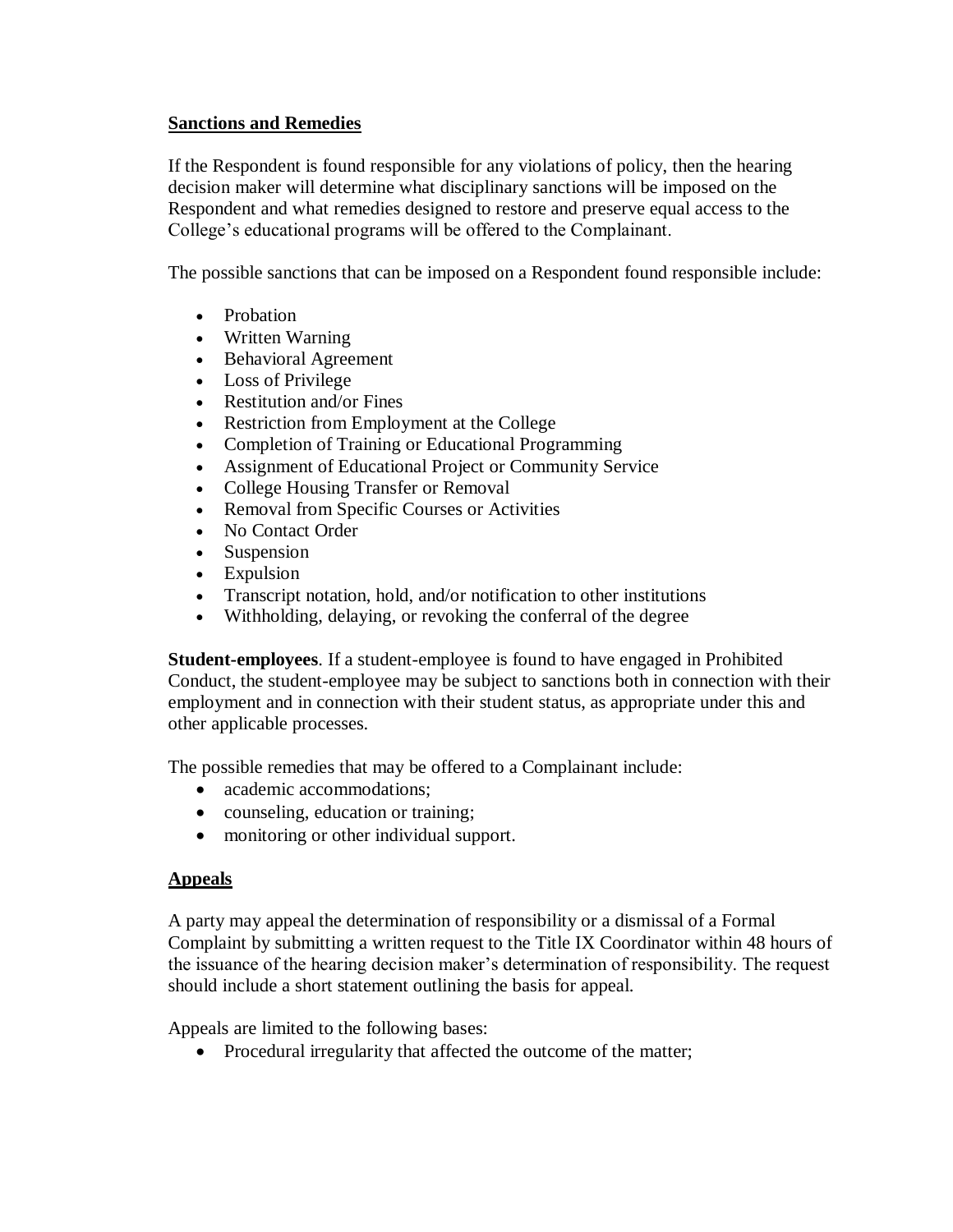- New evidence that was not reasonable available at the time of the determination of responsibility or the dismissal of the Formal Complaint that would affect the outcome of the matter; or
- The Title IX Coordinator, Investigator, or hearing decision maker had a conflict of interest or bias for or against complainants or respondents generally that affected the outcome of the matter.

The Title IX Coordinator will forward all appeals materials to an appeals decision maker designated by the College, and will notify the parties in writing that an appeal has been filed. Each party will then have five days to submit a written statement in support of, or challenging the outcome of the hearing.

The appeals decision maker will issue a written determination of the outcome of the appeal, describing the result of the appeal and the rationale in support of that decision within five days of the deadline for parties to submit their written statements. The appeals decision maker's written determination will be provided simultaneously to all parties.

## **Training**

Campus safety and security are matters of significant importance on the Mineral Area College campus. The College provides safety information to the campus and also educational safety programing for students and employees. Available training includes the following:

Employees:

- Required to complete the training at their hire through Safe Colleges.
- Ongoing prevention and awareness training is offered in person every January and August at the College's organizational meetings.
- Campus Security Authority training is also provided annually.

Students:

- Students will also be trained in our First Year Experience course curriculum.
- All students will be required to complete a training module at the beginning of each semester.

For a list of specific programs offered, please see the College's Annual Security Report at: <https://mineralarea.edu/media/2822/2020-annual-security-and-fire-safety-report.pdf>

The College will ensure that the Title IX Coordinator, Investigator, decision-maker, and any person who facilitates an informal resolution has received training on:

- The definition of Sexual Harassment as set out in this Policy;
- The definition of Consent under this policy and how to apply the definition of Consent consistently and impartially;
- The scope of the College's education program or activity;
- How to conduct the grievance process, including investigations, hearings, appeals, and informal resolutions (as applicable); and